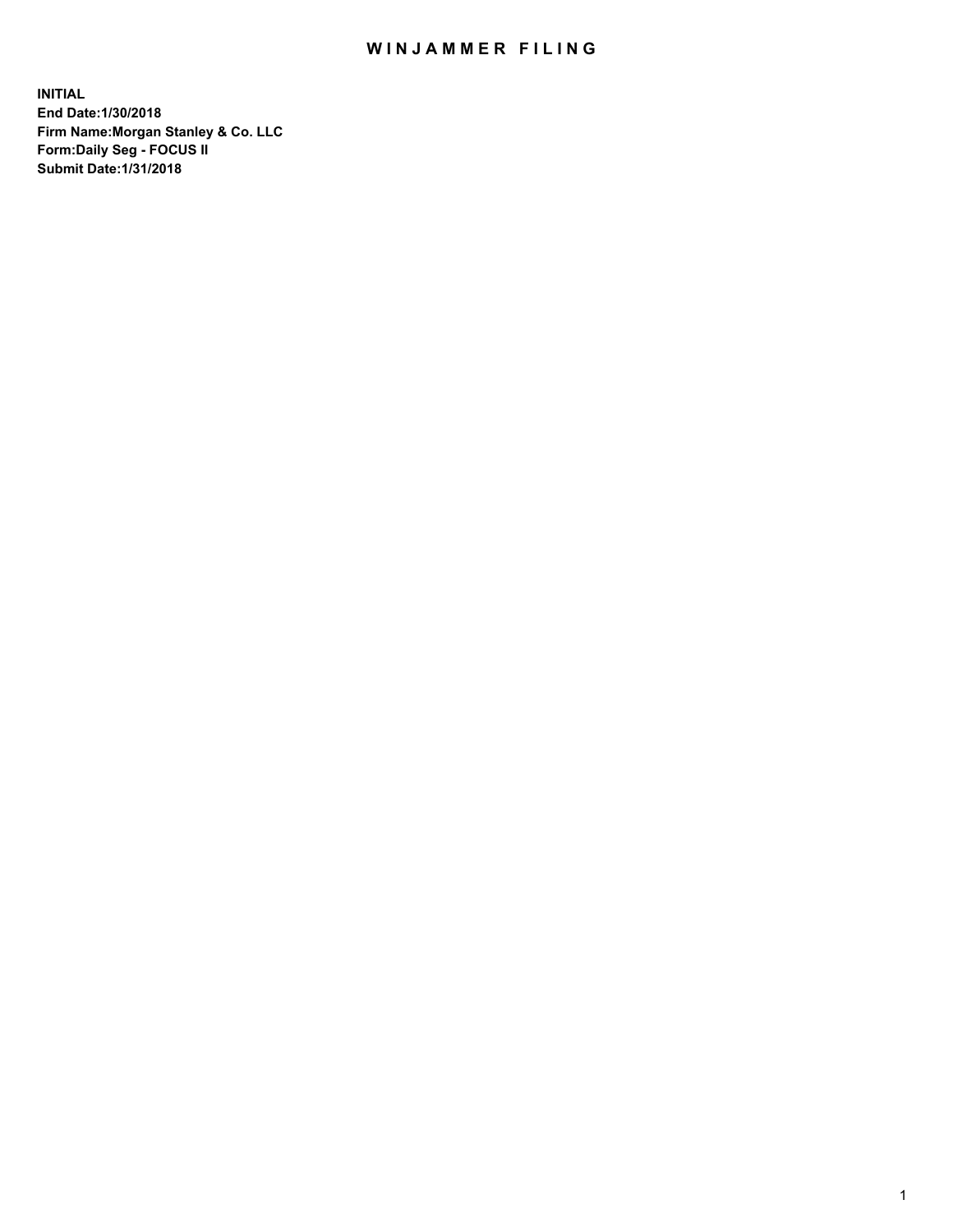## **INITIAL End Date:1/30/2018 Firm Name:Morgan Stanley & Co. LLC Form:Daily Seg - FOCUS II Submit Date:1/31/2018 Daily Segregation - Cover Page**

| Name of Company<br><b>Contact Name</b><br><b>Contact Phone Number</b><br><b>Contact Email Address</b>                                                                                                                                                                                                                          | Morgan Stanley & Co. LLC<br>Ikram Shah<br>212-276-0963<br>lkram.shah@morganstanley.com |
|--------------------------------------------------------------------------------------------------------------------------------------------------------------------------------------------------------------------------------------------------------------------------------------------------------------------------------|----------------------------------------------------------------------------------------|
| FCM's Customer Segregated Funds Residual Interest Target (choose one):<br>a. Minimum dollar amount: ; or<br>b. Minimum percentage of customer segregated funds required:%; or<br>c. Dollar amount range between: and; or<br>d. Percentage range of customer segregated funds required between: % and %.                        | 285,000,000<br>0 <sub>0</sub><br>00                                                    |
| FCM's Customer Secured Amount Funds Residual Interest Target (choose one):<br>a. Minimum dollar amount: ; or<br>b. Minimum percentage of customer secured funds required:%; or<br>c. Dollar amount range between: and; or<br>d. Percentage range of customer secured funds required between:% and%.                            | 140,000,000<br>0 <sub>0</sub><br>0 <sub>0</sub>                                        |
| FCM's Cleared Swaps Customer Collateral Residual Interest Target (choose one):<br>a. Minimum dollar amount: ; or<br>b. Minimum percentage of cleared swaps customer collateral required:% ; or<br>c. Dollar amount range between: and; or<br>d. Percentage range of cleared swaps customer collateral required between:% and%. | 92,000,000<br>0 <sub>0</sub><br>0 <sub>0</sub>                                         |

Attach supporting documents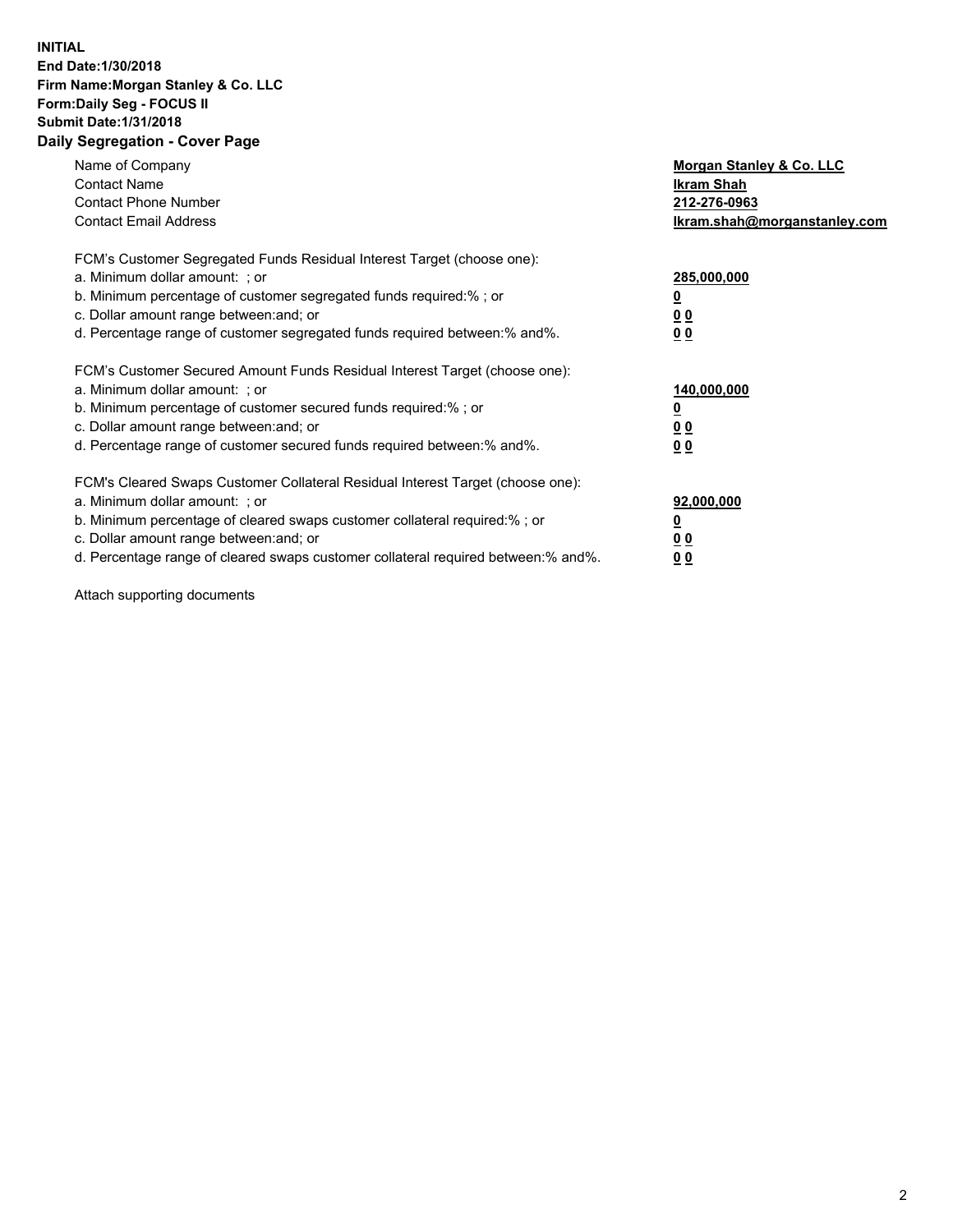## **INITIAL End Date:1/30/2018 Firm Name:Morgan Stanley & Co. LLC Form:Daily Seg - FOCUS II Submit Date:1/31/2018 Daily Segregation - Secured Amounts**

Foreign Futures and Foreign Options Secured Amounts

Amount required to be set aside pursuant to law, rule or regulation of a foreign government or a rule of a self-regulatory organization authorized thereunder

- 1. Net ledger balance Foreign Futures and Foreign Option Trading All Customers A. Cash **2,942,764,478** [7315]
	- B. Securities (at market) **1,725,116,620** [7317]
- 2. Net unrealized profit (loss) in open futures contracts traded on a foreign board of trade **703,753,454** [7325]
- 3. Exchange traded options
	- a. Market value of open option contracts purchased on a foreign board of trade **17,655,712** [7335]
	- b. Market value of open contracts granted (sold) on a foreign board of trade **-21,224,924** [7337]
- 4. Net equity (deficit) (add lines 1. 2. and 3.) **5,368,065,340** [7345]
- 5. Account liquidating to a deficit and account with a debit balances gross amount **127,510,321** [7351] Less: amount offset by customer owned securities **-120,362,520** [7352] **7,147,801**
- 6. Amount required to be set aside as the secured amount Net Liquidating Equity Method (add lines 4 and 5)
- 7. Greater of amount required to be set aside pursuant to foreign jurisdiction (above) or line 6.

## FUNDS DEPOSITED IN SEPARATE REGULATION 30.7 ACCOUNTS

- 1. Cash in banks
	- A. Banks located in the United States **231,803,090** [7500]
	- B. Other banks qualified under Regulation 30.7 **906,006,602** [7520] **1,137,809,692**
- 2. Securities
	- A. In safekeeping with banks located in the United States **425,826,402** [7540]
	- B. In safekeeping with other banks qualified under Regulation 30.7 **0** [7560] **425,826,402** [7570]
- 3. Equities with registered futures commission merchants
	-
	-
	- C. Unrealized gain (loss) on open futures contracts **-1,572,688** [7600]
	- D. Value of long option contracts **0** [7610]
- E. Value of short option contracts **0** [7615] **7,255,907** [7620]
- 4. Amounts held by clearing organizations of foreign boards of trade
	-
	-
	- C. Amount due to (from) clearing organization daily variation **0** [7660]
	- D. Value of long option contracts **0** [7670]
	- E. Value of short option contracts **0** [7675] **0** [7680]
- 5. Amounts held by members of foreign boards of trade
	-
	-
	- C. Unrealized gain (loss) on open futures contracts **705,326,142** [7720]
	- D. Value of long option contracts **17,655,712** [7730]
	- E. Value of short option contracts **-21,224,924** [7735] **3,995,595,164**
- 6. Amounts with other depositories designated by a foreign board of trade **0** [7760]
- 7. Segregated funds on hand **0** [7765]
- 8. Total funds in separate section 30.7 accounts **5,566,487,165** [7770]
- 9. Excess (deficiency) Set Aside for Secured Amount (subtract line 7 Secured Statement Page 1 from Line 8)
- 10. Management Target Amount for Excess funds in separate section 30.7 accounts **140,000,000** [7780]
- 11. Excess (deficiency) funds in separate 30.7 accounts over (under) Management Target **51,274,024** [7785]

**0** [7305]

[7354] **5,375,213,141** [7355]

**5,375,213,141** [7360]

[7530]

 A. Cash **8,828,595** [7580] B. Securities **0** [7590]

 A. Cash **0** [7640] B. Securities **0** [7650]

 A. Cash **1,994,548,016** [7700] B. Securities **1,299,290,218** [7710] [7740] **191,274,024** [7380]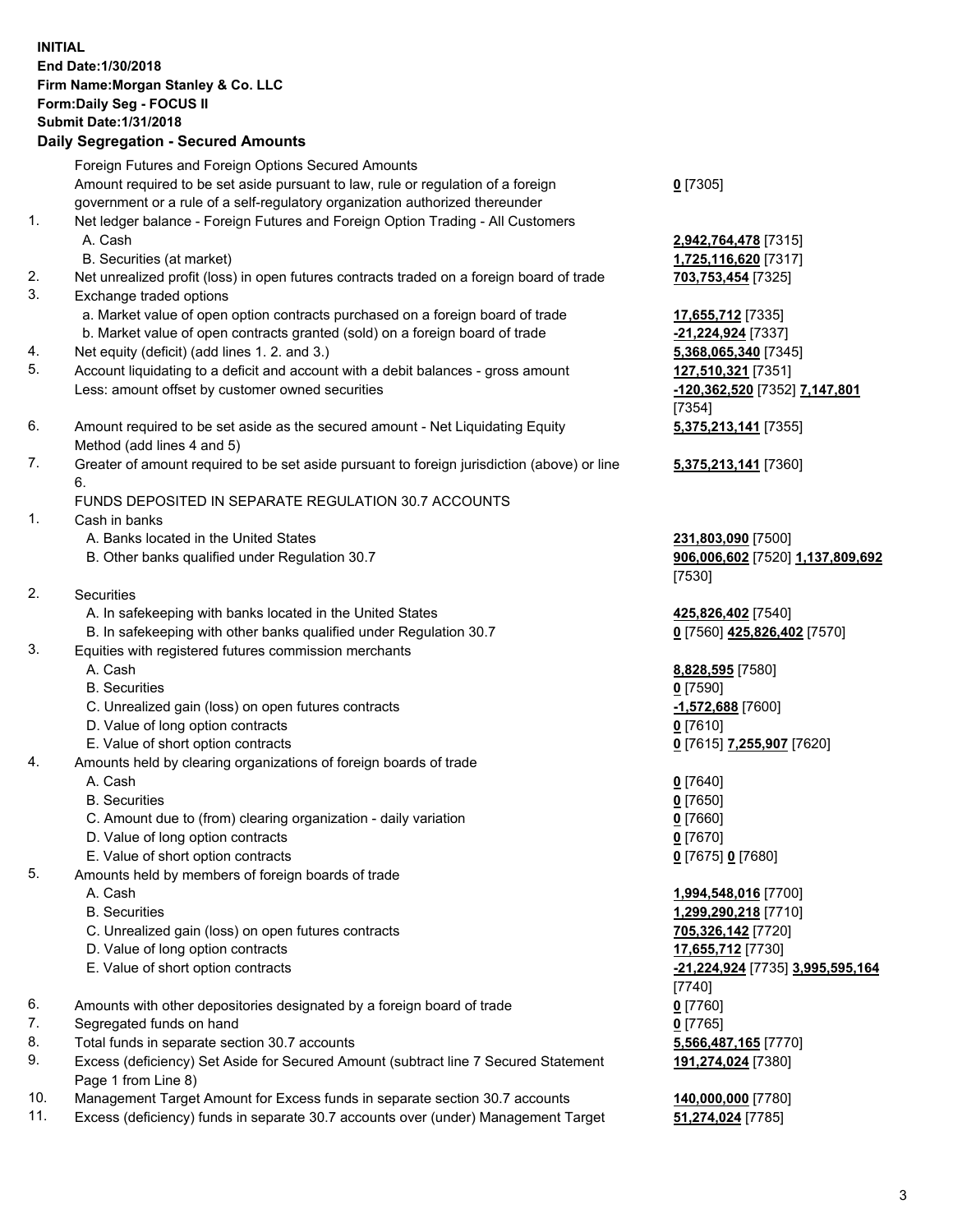**INITIAL End Date:1/30/2018 Firm Name:Morgan Stanley & Co. LLC Form:Daily Seg - FOCUS II Submit Date:1/31/2018 Daily Segregation - Segregation Statement** SEGREGATION REQUIREMENTS(Section 4d(2) of the CEAct) 1. Net ledger balance A. Cash **7,501,799,962** [7010] B. Securities (at market) **5,115,041,275** [7020] 2. Net unrealized profit (loss) in open futures contracts traded on a contract market **1,734,967,059** [7030] 3. Exchange traded options A. Add market value of open option contracts purchased on a contract market **428,056,766** [7032] B. Deduct market value of open option contracts granted (sold) on a contract market **-624,431,213** [7033] 4. Net equity (deficit) (add lines 1, 2 and 3) **14,155,433,849** [7040] 5. Accounts liquidating to a deficit and accounts with debit balances - gross amount **691,139,735** [7045] Less: amount offset by customer securities **-600,113,945** [7047] **91,025,790** [7050] 6. Amount required to be segregated (add lines 4 and 5) **14,246,459,639** [7060] FUNDS IN SEGREGATED ACCOUNTS 7. Deposited in segregated funds bank accounts A. Cash **3,939,691,460** [7070] B. Securities representing investments of customers' funds (at market) **0** [7080] C. Securities held for particular customers or option customers in lieu of cash (at market) **960,196,184** [7090] 8. Margins on deposit with derivatives clearing organizations of contract markets A. Cash **5,713,401,827** [7100] B. Securities representing investments of customers' funds (at market) **0** [7110] C. Securities held for particular customers or option customers in lieu of cash (at market) **4,154,845,091** [7120] 9. Net settlement from (to) derivatives clearing organizations of contract markets **4,161,976** [7130] 10. Exchange traded options A. Value of open long option contracts **428,056,766** [7132] B. Value of open short option contracts **-624,431,213** [7133] 11. Net equities with other FCMs A. Net liquidating equity **3,766,171** [7140] B. Securities representing investments of customers' funds (at market) **0** [7160] C. Securities held for particular customers or option customers in lieu of cash (at market) **0** [7170] 12. Segregated funds on hand **0** [7150] 13. Total amount in segregation (add lines 7 through 12) **14,579,688,262** [7180] 14. Excess (deficiency) funds in segregation (subtract line 6 from line 13) **333,228,623** [7190]

- 15. Management Target Amount for Excess funds in segregation **285,000,000** [7194]
- 16. Excess (deficiency) funds in segregation over (under) Management Target Amount Excess

**48,228,623** [7198]